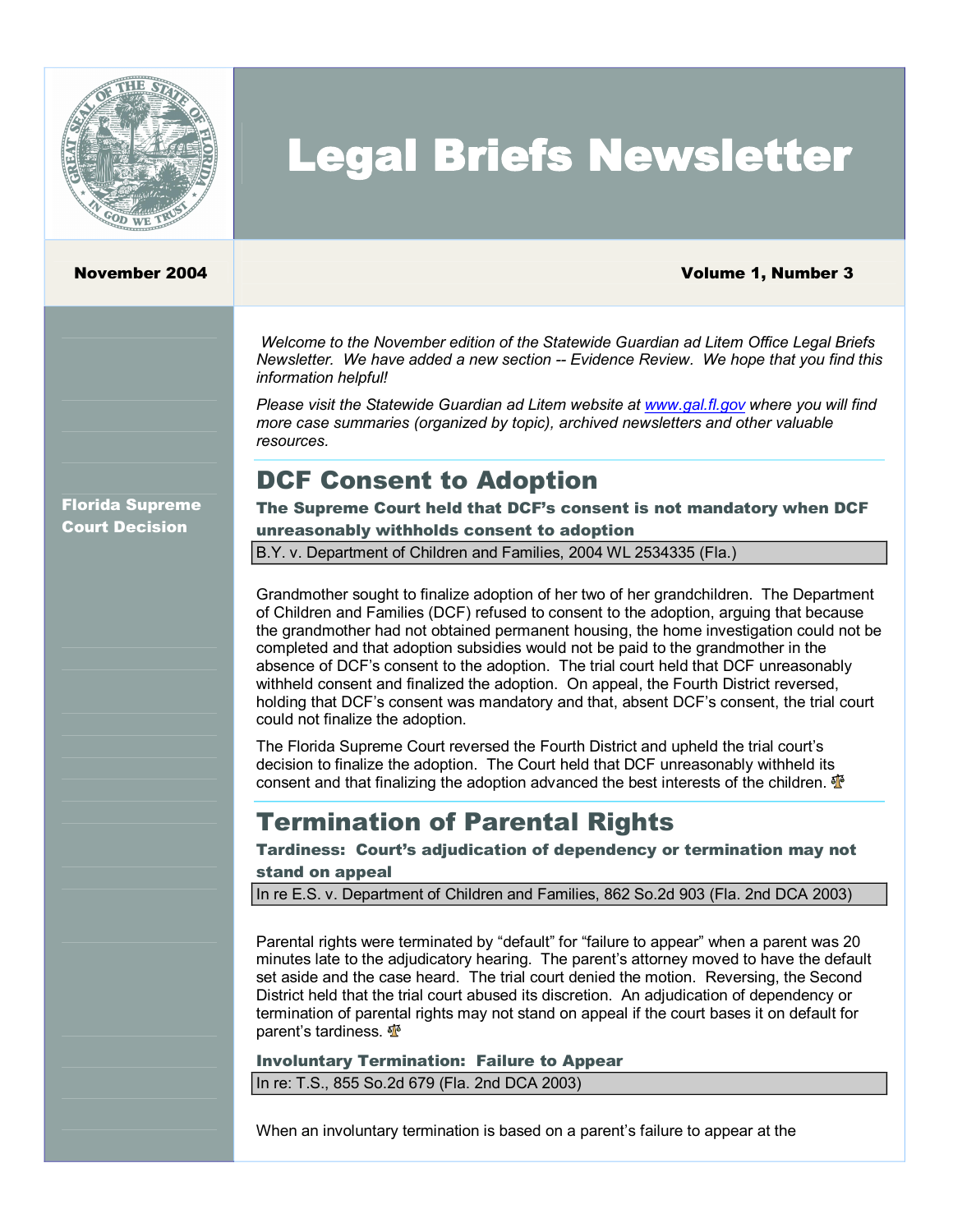adjudicatory hearing, it is not considered involuntary for the purposes of  $\S 39.806(1)$ (i).

#### Substantial Compliance / Least Restrictive Means Test In re: K.W., 2004 WL 2633612 (Fla. 2nd DCA)

The child in this case was placed shortly after birth in the care of the maternal aunt and cousin. DCF filed to terminate parental rights when the mother failed to substantially comply with her case plan. The trial court terminated mother's rights. On appeal, the court assessed two issues: first, the evaluation of manifest best interest of the child and, second, the least restrictive means of protecting the child.

The court determined it was in the manifest best interest of the child for the placement with the cousin to be an adoptive placement rather than a long-term custody arrangement. The court considered the young age of the child, the fact that the child had been in the cousin's home since birth, the cousin's wish to adopt the child, and the mother's lack of progress in compliance with the case plan.

DCF must show that termination is the least restrictive means of protecting the child. The court states that *Padgett* "describes the least restrictive means as those that offer the parent a case plan and time to comply with the plan so as to obtain reunification with the child." *Padgett v. Dep't of Health & Rehabilitative Servs.,* 577 So.2d 565 (Fla. 1991). In this case, the mother failed to comply with the case plan. Because there was no parent child bond to reestablish, long-term relative placement was not in the best interest of the child and was not required by the "least restrictive means" test.  $\mathbf{\Phi}$ 

#### J.J. v. Department of Children and Families, 2004 WL 2600136 (Fla. 4th DCA)

The trial court ruled that DCF proved by clear and convincing evidence that the parents were unable to substantially comply with their case plans but that DCF failed to show that termination of parental rights was in the manifest best interests of the children. The trial court afforded DCF a chance to "re-notice the matter for trial" in order present evidence under the Manifest Best Interest Statute § 39.810 that was not submitted during the termination trial. The trial court declared § 39.811 unconstitutional as an improper limit on the powers of the court, as it provides trial courts with only two options if they find grounds for termination have not been established by clear and convincing evidence: (1) adjudicate or readjudicate the children dependent if grounds for dependency have been established, or (2) dismiss the petition if grounds for dependency have not been established.

The Fourth District reversed, holding that the trial court abused its discretion in affording DCF the opportunity for a "do-over" of the three-day trial. In addition, the court held that  $\S$ 39.811 is constitutional and remanded for trial court to fashion an order that complies with  $§$  39.811.  $\Phi$ 

### Jurisdiction: Uniform Child Custody Jurisdiction Act

#### D.S. v. Department of Children and Families, 2004 WL 2632929 (Fla. 5th DCA)

Where the lower court found that Connecticut was the child's home state (under the UCCJA), it had only emergency jurisdiction to enter a shelter order and not subject matter jurisdiction to terminate parental rights. Under the UCCJA, emergency jurisdiction does not confer upon the Florida court the power to make permanent custody determinations. Connecticut's jurisdiction continues until the Connecticut court relinquishes it to Florida. In this case, the Florida court did not follow the UCCJA provisions requiring the Florida court communicate with the Connecticut court. The Fifth District reversed the termination of parental rights.  $\mathbf{\Phi}$ 

# Relative Placement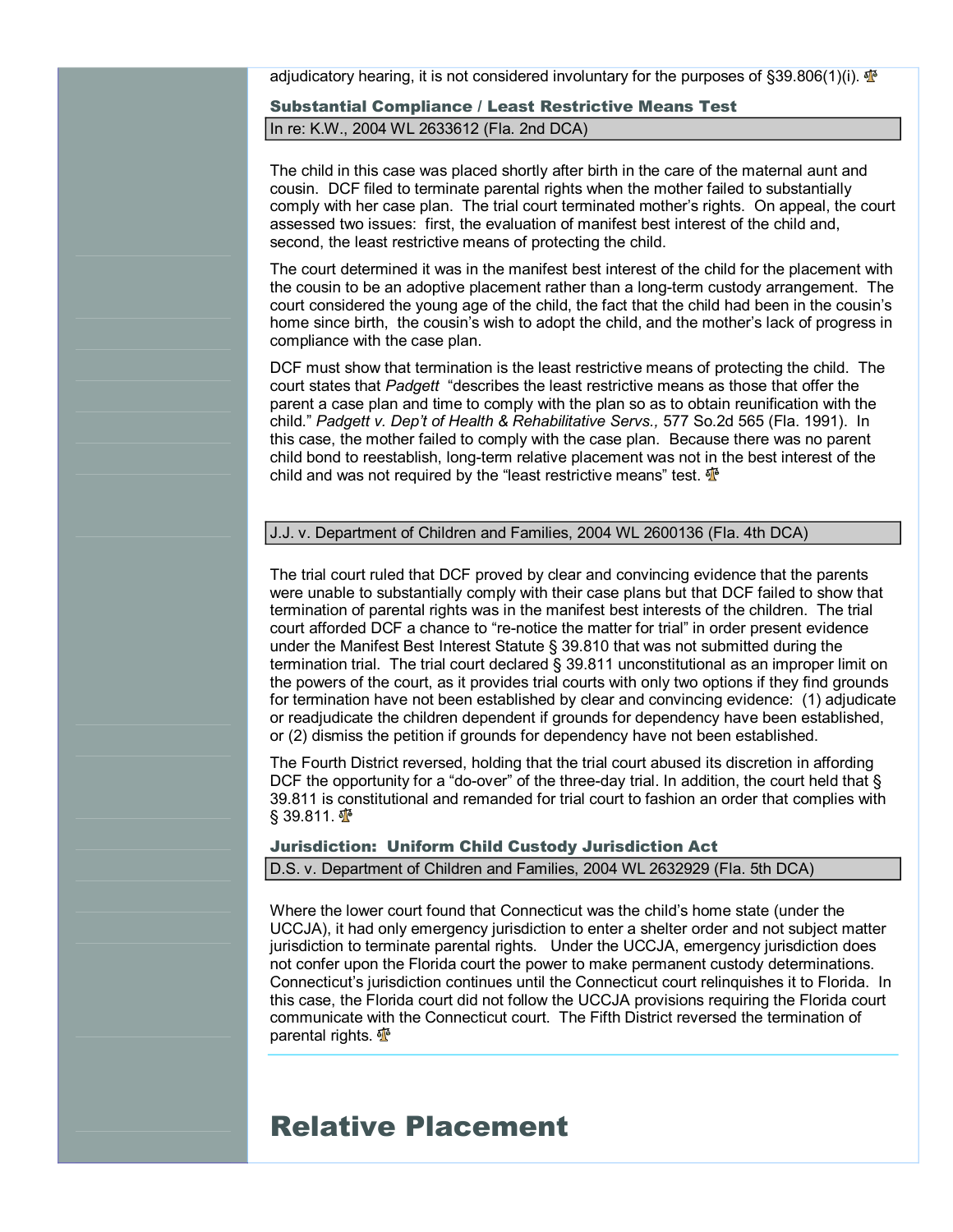#### Clear and convincing evidence In re. L.B.W., 863 So.2d 480 (Fla. 2nd DCA 2004)

Grandmother wanted custody of grandchild, but the trial court held the grandmother was in "failing health" and, therefore, was not a suitable relative placement for the child. The only testimony regarding the health of the grandmother was that of the 62 year-old grandmother who testified she was a diabetic but had it under control. She also testified that she was able to care for this 2 year-old child and that it would not be a hardship to do so. The mother's two older children were in the legal care and custody of the grandmother because of dependency. The state provided no evidence of "failing health." The Second District held that the state failed to show clear and convincing evidence that the grandmother was not a suitable relative placement and reversed the termination.  $\mathbf{\Phi}$ 

# Good Faith Effort to Rehabilitate and Reunite

Termination must be supported by clear and convincing evidence K.H. v. Department of Children and Families, 846 So.2d 544 (Fla. 3rd DCA 2003)

Father, who resides in Virginia, had his rights terminated to two of his children. The family has no direct ties to Florida. The court in this case has jurisdiction under the UCCJA, which provides for emergency jurisdiction if the child is present in the state and the child is subject to or threatened with mistreatment or abuse. § 61.517(1) Fla. Stat. (2002). The Department of Children and Families (DCF) did not give the father a case plan for two years and he rarely appeared at hearings citing financial burden.

The Third District held that the termination was not supported by clear and convincing evidence. There must be a "good faith effort to rehabilitate the parent and reunite the family, such as through a current performance agreement or other such plan." *Padgett v. Dep't of Health and Rehab. Servs.*, 577 So.2d 565 (Fla.1991). DCF did not provide a case plan until nearly two years after the children were taken into custody. There was no record evidence to support the termination – no guardian ad litem report, no report from any expert. The court reversed the termination.

# **Placement with Non-Offending Parent**

#### Best Interest Standard Inappropriate

G.S.H. and Department of Children and Families v. K.H, 2004 WL 2245793 (Fla. 1st DCA)

The mother consented to dependency, and the court placed the child with maternal grandparents. Father (a non-offending parent) filed a motion to modify the placement of child. DCF conducted a home study in which they approved custody with the father. The trial court denied father's motion, finding it was not in the best interests of the child to change placement. The First District reversed the trial court's order denying father's motion as the trial court improperly applied the best interest standard. There must be "compelling reasons" not to place a child with a non-offending parent when there is a positive home study.  $\Phi$ 

# **Dependency**

#### Substantial Risk of Imminent Abuse

R.M. v. Department of Children and Families, 2004 WL 2559679 (Fla. 5th DCA)

The father appealed his son's dependency adjudication. The Fifth District found the child dependent under the "substantial risk of imminent abuse" statute. This court found there was competent substantial evidence to support the dependency adjudication based on the father's history of violent behavior. In four years of the mother's and father's relationship, the mother reported the father to the police six times, and the father threatened the mother with a gun, attacked her while she was pregnant, and smashed her car window while she was holding her daughter (not the child at issue) in her arms, causing glass to fly into

Home study *and*  No compelling reasons not to place child with non-offending parent

A dependent child is a child "at substantial risk of imminent abuse, abandonment, or neglect by the parent or parents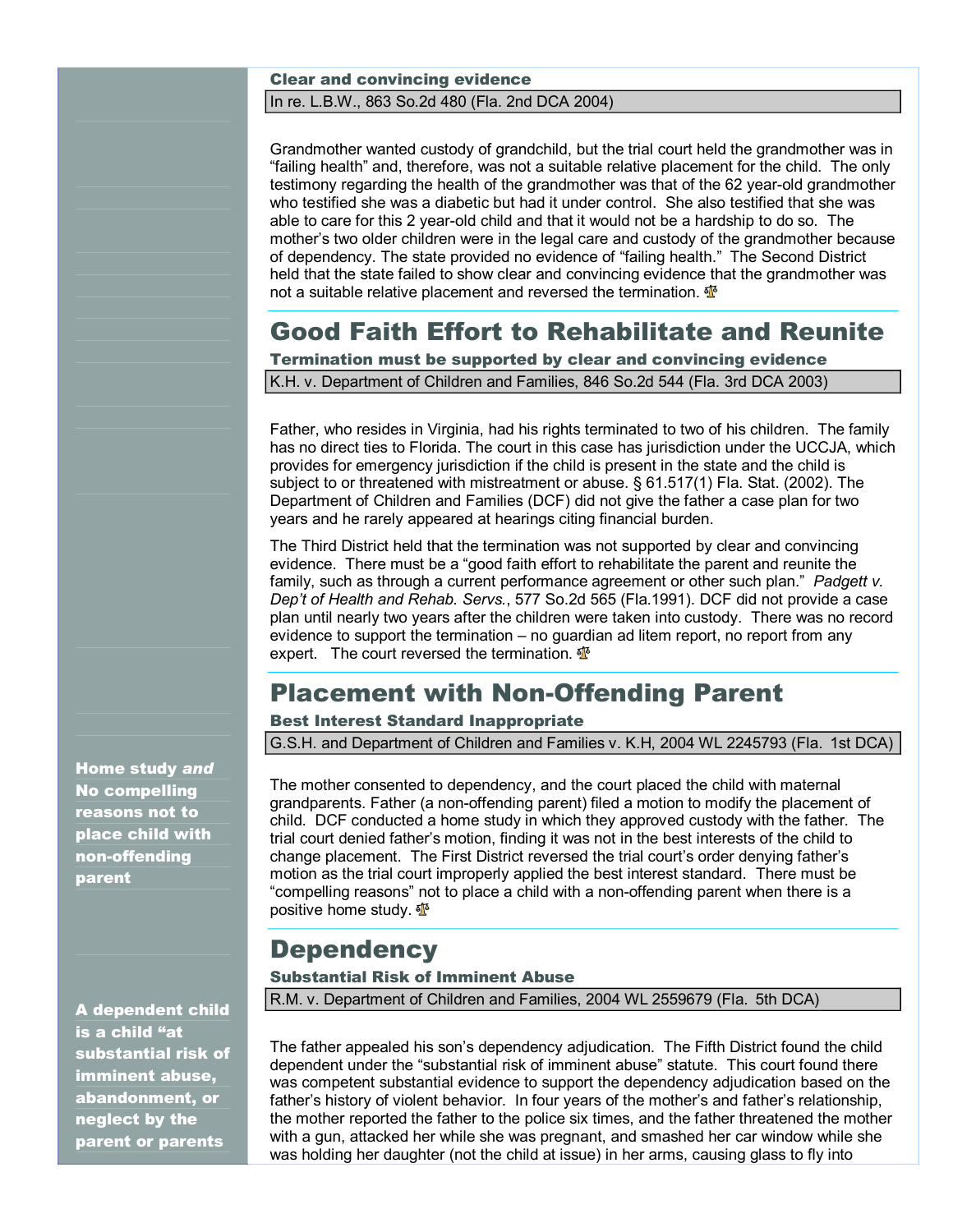daughter's eye.  $\frac{47}{3}$ 

or legal custodians." § 39.01 (14)(f), Fla. Stat. (2004)

# Legislative Happenings

#### Recently passed legislation

Florida Statutes § 63.062(7), Florida Statutes (2004)

#### § 63.062 Persons required to consent to adoption

If parental rights to the minor have previously been terminated, the adoption entity with which the minor has been placed for subsequent adoption may provide consent to the adoption. In such case, no other consent is required. The consent of the department shall be waived upon a determination by the court that such consent is being unreasonably withheld, provided that the petitioner has filed with the court a favorable preliminary adoptive home study performed by a licensed child-placing agency, a child-caring agency registered under § 409.176, or a licensed professional or agency described in § 61.20(2). 邮

# Evidence Review

#### Hearsay Exception: Spontaneous Statement

Florida Evidence Code: § 90.803 (1) Hearsay Exceptions

#### Spontaneous Statement: Defined

Spontaneous statement – A spontaneous statement describing or explaining an event or condition made while the declarant was perceiving the event or condition, or immediately thereafter, except when such statement is made under circumstances that indicate its lack of trustworthiness. (Availability of declarant immaterial.)

#### *Example*

Witness Jane Doe, Visitation Supervisor for the Department, is testifying during direct examination at a TPR trial regarding her observations during a recent visit between a twelve year old boy (who had been removed from his parents due to ongoing alcohol abuse issues) and his father:

#### *Witness*

"They were sitting together on the couch starting to put together some walkie talkies that the dad brought….and all of a sudden the child waved his hand by his nose, shook his head and commented, "Ugh, my goodness dad, you really smell like beer, yuk!"

#### *Father's Attorney*

Attorney for the Father: "Objection, HEARSAY"

#### Foundation for § 90.803(1) Spontaneous Statement

#### *Procedure*

The proponent must show that:

- 1. An event occurred;
- 2. The declarant observed or experienced the event;
- 3. The declarant made a statement describing or explaining the event while it was occurring or immediately thereafter.

#### *Sample Predicate Questions*

- 1. Preliminary questions, i.e., Name, employment, etc.?
- 2. What were you doing on (date)?
- 3. For how long of a period did you observe them?
- 4. Where was the child in relation to the father? How close were they situated?
- 5. Where were you in relation to the father and son?
- 6. Were you able to see them and hear their conversation?
- 7. What were your observations?